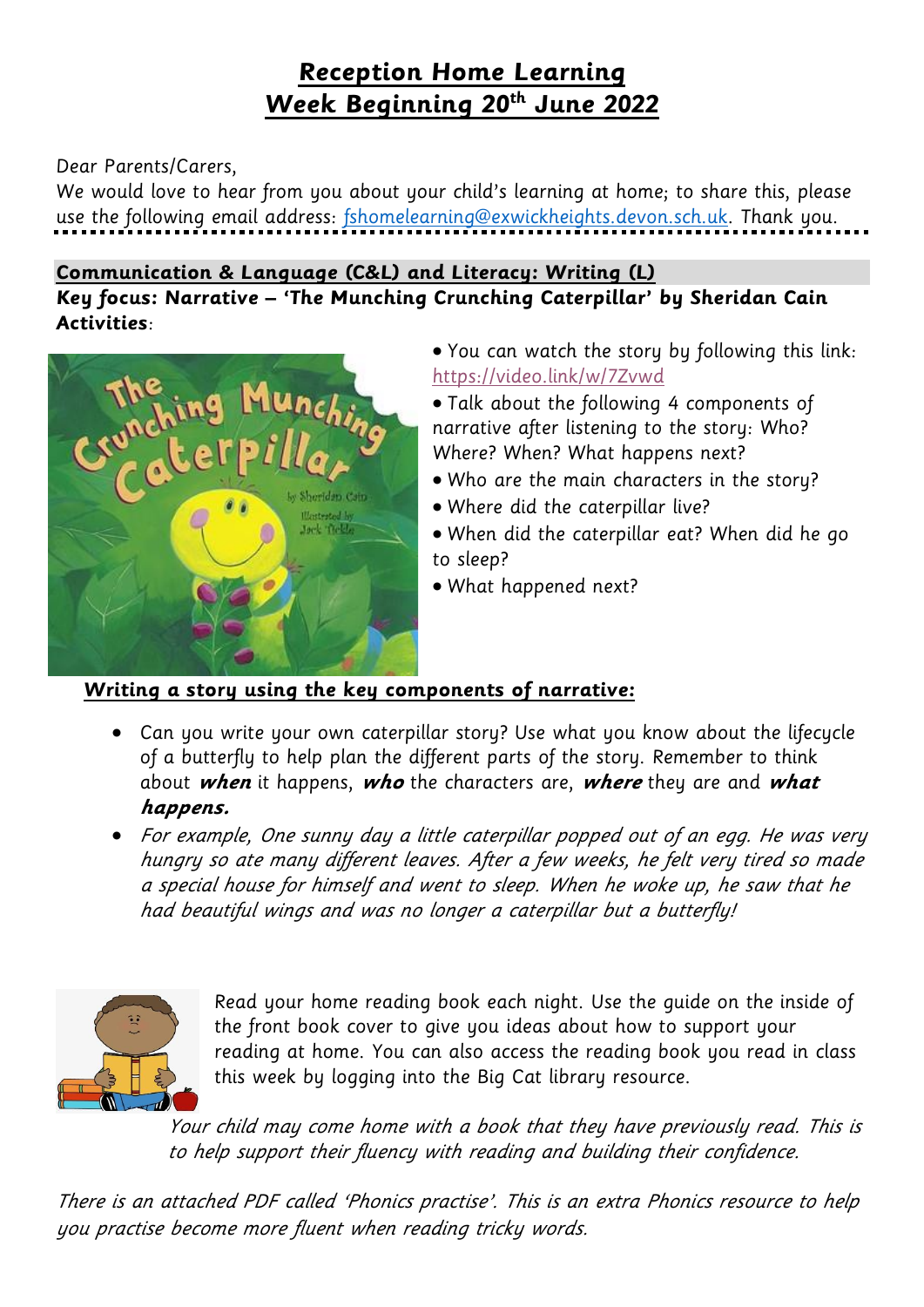There are some videos that have been uploaded to the school website that show all the sounds that we have learnt. Access the videos via the school website:

<https://exwickheights.devon.sch.uk/>

## **Physical Development (PD): gross motor development and Understanding the World (UW\_**

#### **Key focus**:

 Learn about the lifecycle of the caterpillar then use what you have learnt to create different shapes with your body

**Talk** with your child about the life cycle in the diagram below. Perhaps you could draw your own lifecycle of a butterfly?

- $\triangleright$  How did the caterpillar change into a butterfly?
- What does the caterpillar do to become a butterfly?



- $\triangleright$  Watch this interesting clip of how the caterpillar changes to a butterfly.
	- [https://www.bbc.co.uk/teach/class-clips-video/how-caterpillars-change](https://www.bbc.co.uk/teach/class-clips-video/how-caterpillars-change-into-butterflies-no-narration/zn4rkmn)[into-butterflies-no-narration/zn4rkmn](https://www.bbc.co.uk/teach/class-clips-video/how-caterpillars-change-into-butterflies-no-narration/zn4rkmn)

Can you then try and re-enact the lifecycle using your body? Use the questions and prompts below to help you create your lifecycle sequence.

- 1) The egg how might you make an egg shape? Think about how you might come out of the egg as a caterpillar
- 2) The caterpillar how might you move as a caterpillar?
- 3) The chrysalis what could you do with your body to show this part? How might you emerge from your chrysalis?
- 4) The butterfly how do you think a butterfly would move? What might you do with your arms?

Perhaps you could find some music and put the whole sequence together.

### **Expressive Arts and Design (EA&D)**

#### **Key focus:**

- Create an **Eric Carle** style of picture.
	- $\triangleright$  Eric Carle, the author and illustrator of many books including 'The Very Hungry Caterpillar', sometimes draws his pictures and then collages them using tissue paper and glue.